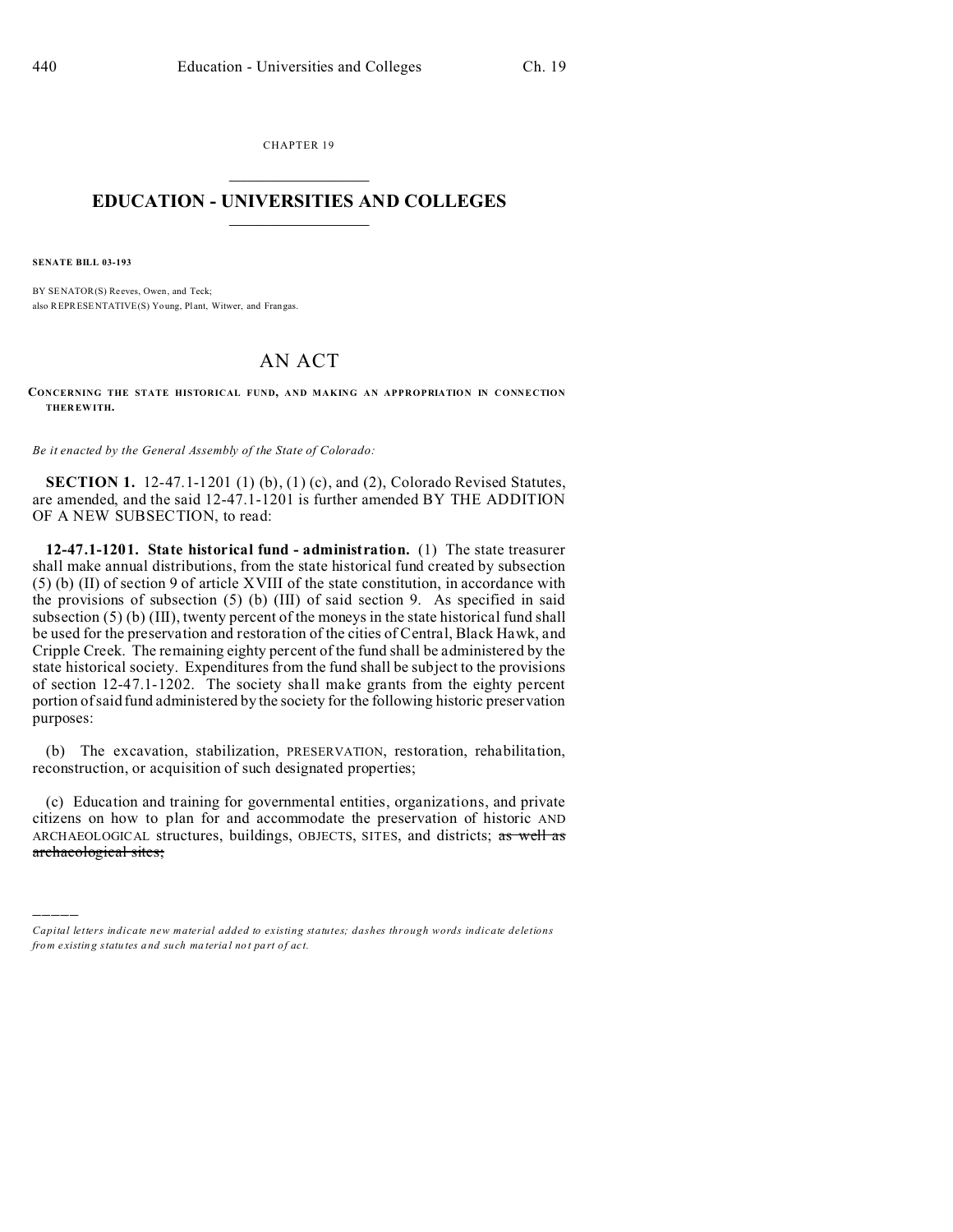$(2)$  (a) The society shall make grants primarily to public GOVERNMENTAL entities AND TO NONPROFIT ORGANIZATIONS; except that the society may make grants to persons in the private sector so long as the person requesting the grant makes application through a municipality or a county GOVERNMENTAL ENTITY. The selection of recipients and the amount granted to a recipient shall be determined by the society, which determination shall be based on the information provided in the applications submitted to the society.

(b) AS USED IN THIS SUBSECTION (2), "GOVERNMENTAL ENTITY" MEANS THE STATE AND ANY STATE AGENCY OR INSTITUTION, COUNTY, CITY AND COUNTY, INCORPORATED CITY OR TOWN, SCHOOL DISTRICT, SPECIAL IMPROVEMENT DISTRICT, AUTHORITY, AND EVERY OTHER KIND OF DISTRICT, INSTRUMENTALITY, OR POLITICAL SUBDIVISION OF THE STATE ORGANIZED PURSUANT TO LAW. "GOVERNMENTAL ENTITY" SHALL INCLUDE ANY COUNTY, CITY AND COUNTY, OR INCORPORATED CITY OR TOWN, GOVERNED BY A HOME RULE CHARTER.

(5) (a) (I) THE GENERAL ASSEMBLY HEREBY FINDS AND DECLARES THAT:

(A) THE STATE HISTORICAL SOCIETY, WHICH WAS FOUNDED IN 1879, HAS A UNIQUE ROLE AS THE STATE EDUCATIONAL INSTITUTION CHARGED WITH COLLECTING, PRESERVING, AND INTERPRETING THE HISTORY OF COLORADO AND THE WEST. THE STATE FORMALLY RECOGNIZED THE STATE HISTORICAL SOCIETY AS A STATE AGENCY BY STATUTE IN 1915, AND THE GENERAL ASSEMBLY HAS CONTINUOUSLY MADE APPROPRIATIONS FOR THE SOCIETY SINCE THAT TIME.

(B) THE STATE HISTORICAL FUND CREATED BY SUBSECTION (5) (b) (II) OF SECTION 9 OF ARTICLE XVIII OF THE STATE CONSTITUTION HAS GROWN SIGNIFICANTLY SINCE ITS INCEPTION IN 1991. IN ACCORDANCE WITH SUBSECTION (5) (b) (III) OF SECTION 9 OF ARTICLE XVIII OF THE STATE CONSTITUTION, THE GENERAL ASSEMBLY HEREBY DETERMINES THAT IT IS APPROPRIATE TO PROVIDE FUNDING FOR THE STATE HISTORICAL SOCIETY THROUGH THE STATE HISTORICAL FUND.

(C) THE USE OF A PORTION OF THE STATE HISTORICAL FUND FOR THE SUPPORT NEEDS OF THE STATE HISTORICAL SOCIETY IS CONSISTENT WITH THE PRESERVATION PURPOSES OF THE FUND AND OF THE SOCIETY.

(D) GRANTS FROM THE STATE HISTORICAL FUND BY THE SOCIETY PURSUANT TO SUBSECTION (1) OF THIS SECTION SERVE THE STATE AND ITS PEOPLE WELL IN PROMOTING PRESERVATION PURPOSES AND ECONOMIC DEVELOPMENT THROUGHOUT THE STATE.

(II) ACCORDINGLY, IT IS THE INTENT OF THE GENERAL ASSEMBLY THAT THE MAJORITY OF THE GAMING REVENUES DEPOSITED IN AND AVAILABLE FOR DISTRIBUTION FROM THE EIGHTY PERCENT PORTION OF THE STATE HISTORICAL FUND ADMINISTERED BY THE SOCIETY SHALL CONTINUE TO BE USED FOR SUCH GRANTS.

(b) SUBJECT TO ANNUAL APPROPRIATION, THE SOCIETY MAY MAKE EXPENDITURES FOR REASONABLE COSTS INCURRED BY THE SOCIETY IN CONNECTION WITH FULFILLING THE SOCIETY'S MISSION AS A STATE EDUCATIONAL INSTITUTION TO COLLECT, PRESERVE, AND INTERPRET THE HISTORY OF COLORADO AND THE WEST AND CARRYING OUT OTHER ACTIVITIES AND PROGRAMS AUTHORIZED BY STATUTE ORRULE.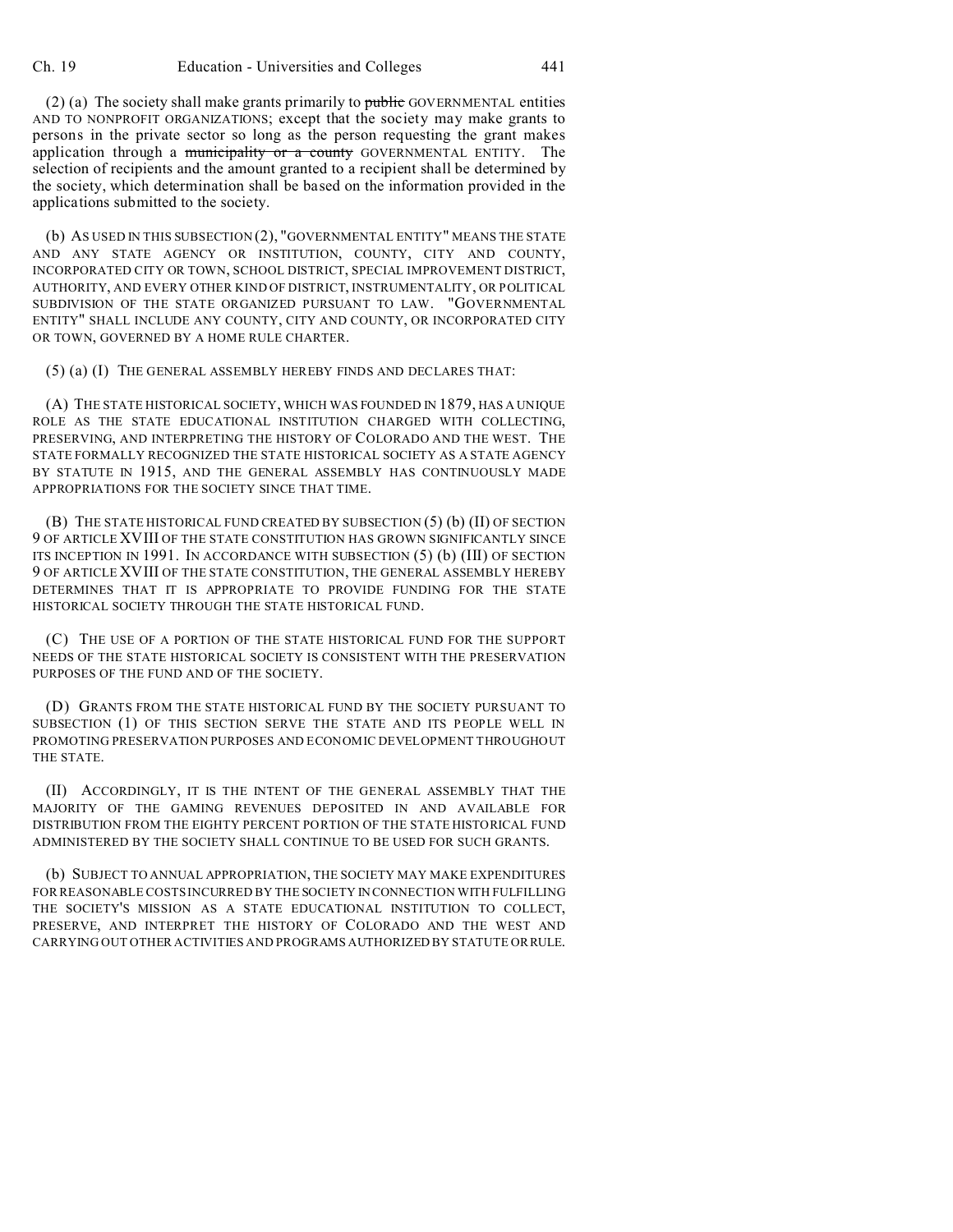SUCH REASONABLE COSTS MAY INCLUDE CAPITAL CONSTRUCTION AND CONTROLLED MAINTENANCE EXPENDITURES RELATING TO PROPERTIES OWNED, MANAGED, OR USED BY THE SOCIETY.

(c) (I) ALL MONEYS RECEIVED BY THE SOCIETY SHALL BE TRANSMITTED TO THE STATE TREASURER, WHO SHALL CREDIT THE SAME TO THE STATE HISTORICAL FUND OR OTHER FUNDS AUTHORIZED BY LAW. SUCH MONEYS INCLUDE, BUT ARE NOT LIMITED TO, GRANTS, ADMISSION FEES, USER CHARGES, CONCESSIONAIRE FEES, RENTALS, COMMISSIONS, STORE SALES, SERVICE FEES, PROGRAM FEES, MEMBERSHIP FEES, PUBLICATIONS INCOME, EXHIBIT FEES, SPECIAL EVENT FEES, DONATIONS, AND GIFTS.

(II) ALL INTEREST AND INCOME DERIVED FROM THE DEPOSIT AND INVESTMENT OF MONEYS IN THE STATE HISTORICAL FUND OR OTHER FUNDS AUTHORIZED BY LAW SHALL REMAIN IN SUCH FUND OR FUNDS AND SHALL NOT BE TRANSFERRED OR REVERT TO THE GENERAL FUND OR ANY OTHER FUND AT THE END OF ANY FISCAL YEAR. THE STATE TREASURER SHALL BE THE CUSTODIAN OF SUCH FUNDS PURSUANT TO SECTION 24-80-209, C.R.S.

**SECTION 2.** Part VI (1) and (9) and the affected totals of section 2 of chapter 399, Session Laws of Colorado 2002, are amended to read:

Section 2. **Appropriation.**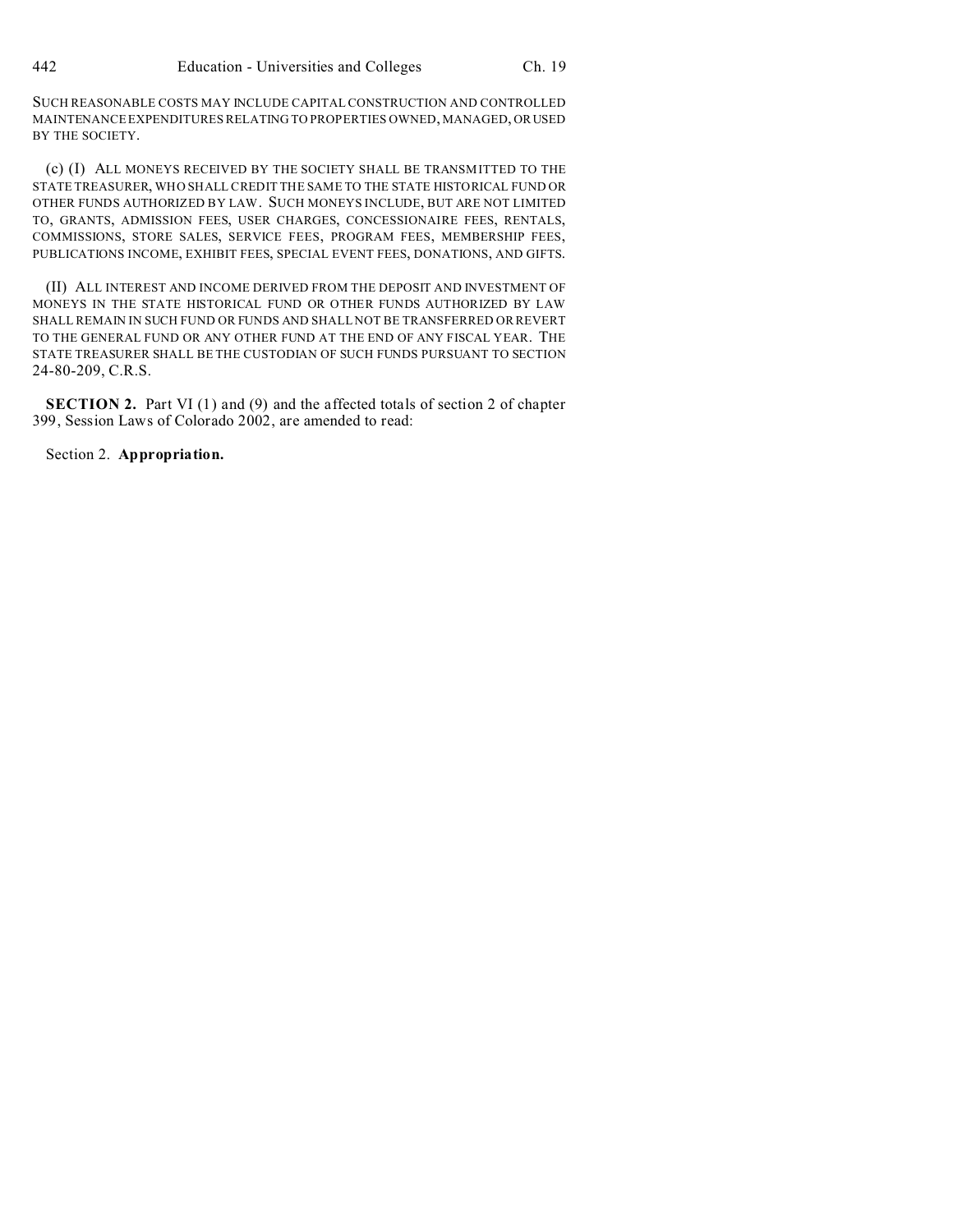|                 |       |             |               | APPROPRIATION FROM |               |              |  |
|-----------------|-------|-------------|---------------|--------------------|---------------|--------------|--|
| ITEM &          | TOTAL | GENERAL     | GENERAL       | CASH               | CASH          | FEDERAL      |  |
| <b>SUBTOTAL</b> |       | <b>FUND</b> | <b>FUND</b>   | <b>FUNDS</b>       | <b>FUNDS</b>  | <b>FUNDS</b> |  |
|                 |       |             | <b>EXEMPT</b> |                    | <b>EXEMPT</b> |              |  |
|                 |       |             |               |                    |               |              |  |

**PART VI DEPARTMENT OF HIGHER EDUCATION**

## **(1) DEPARTMENT ADMINISTRATIVE OFFICE**

| Health, Life, and Dental     | 322,897 | 249,032 | $48,297$ <sup>a</sup> | $25,568($ T $)^{\rm b}$          |     |
|------------------------------|---------|---------|-----------------------|----------------------------------|-----|
|                              |         | 102,439 |                       | $172, 161(T)^{b}$                |     |
| Short-term Disability        | 8,846   | 6,707   | $1, 112^a$            | $425(T)^{b}$                     | 602 |
|                              |         | 3,881   |                       | $3,251(T)^{b}$                   |     |
| Salary Survey and Senior     |         |         |                       |                                  |     |
| <b>Executive Service</b>     | 384,717 | 300,733 | $47,199^{\circ}$      | $36,785$ $(\text{T})^{\text{b}}$ |     |
|                              |         | 136,132 |                       | $201,386(T)$ <sup>b</sup>        |     |
| Performance-based Pay        |         |         |                       |                                  |     |
| Awards                       | 129,796 | 108,066 | $13,452^{\circ}$      | $8,278(T)^b$                     |     |
|                              |         | 57,822  |                       | $58,522(T)^{b}$                  |     |
| Workers' Compensation        | 16,039  | 15,445  | $594$ <sup>a</sup>    |                                  |     |
|                              |         | 6,030   |                       | $9,415(T)^d$                     |     |
| Legal Services for 505 hours | 30,199  | 30,199  |                       |                                  |     |
|                              |         | 23,555  |                       | $6,644(T)^d$                     |     |

Ch. 19 Education - Universities and Colleges 443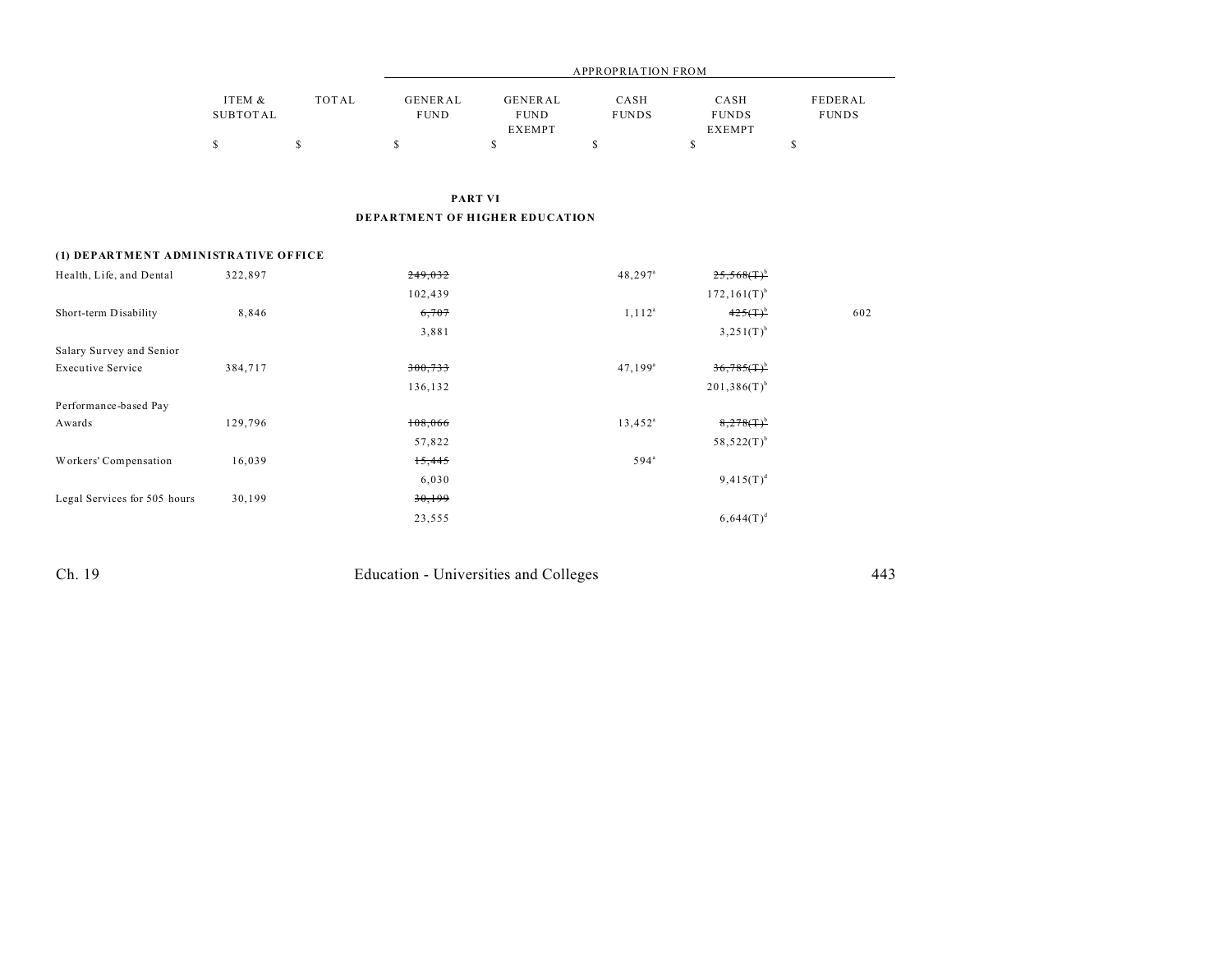# Ch. 19 Education - Universities and Colleges 444

|                                              |                    |              |                        | <b>APPROPRIATION FROM</b>        |                      |                                       |                         |  |  |
|----------------------------------------------|--------------------|--------------|------------------------|----------------------------------|----------------------|---------------------------------------|-------------------------|--|--|
|                                              | ITEM &<br>SUBTOTAL | TOTAL        | GENERAL<br><b>FUND</b> | GENERAL<br><b>FUND</b><br>EXEMPT | CASH<br><b>FUNDS</b> | CASH<br><b>FUNDS</b><br><b>EXEMPT</b> | FEDERAL<br><b>FUNDS</b> |  |  |
|                                              | $\mathbb S$        | $\mathbb{S}$ | \$                     | \$                               | $\mathbb S$          | \$                                    | \$                      |  |  |
| Purchase of Services from<br>Computer Center | 5,678              |              | 5,678<br>1,295         |                                  |                      | $4,383(T)^d$                          |                         |  |  |
| Payment to Risk Management                   |                    |              |                        |                                  |                      |                                       |                         |  |  |
| and Property Funds                           | 9,917              |              | 8,478                  |                                  | $1,439^a$            |                                       |                         |  |  |
|                                              |                    |              | 376                    |                                  |                      | $8,102(T)^d$                          |                         |  |  |
| Leased Space                                 | 294,099            |              | 225,574                |                                  | 68,525°              |                                       |                         |  |  |
|                                              |                    | 1,202,188    |                        |                                  |                      |                                       |                         |  |  |

<sup>a</sup> These amounts shall be from various sources of cash funds throughout the Department.

<sup>b</sup> These amounts shall be from Limited Gaming revenue received by the State Historical Society.

<sup>c</sup> This amount shall be from the Private Occupational Schools Fund.

d THESE AMOUNTS SHALL BE FROM THE STATE HISTORICAL FUND PURSUANT TO SECTION 12-47.1-1201, C.R.S.

### **(9) STATE HISTORICAL SOCIETY**

### **(A) Administration**

| Administration and General | 4.232.193  | 2,849,136 | $600.810^a$      | $152,247$ <sup>b</sup> | 630,000 |
|----------------------------|------------|-----------|------------------|------------------------|---------|
|                            |            |           |                  | $3,001,383^b$          |         |
|                            | (76.4 FTE) |           |                  |                        |         |
| Utilities                  | 54.163     | 29,781    | $24,382^{\circ}$ |                        |         |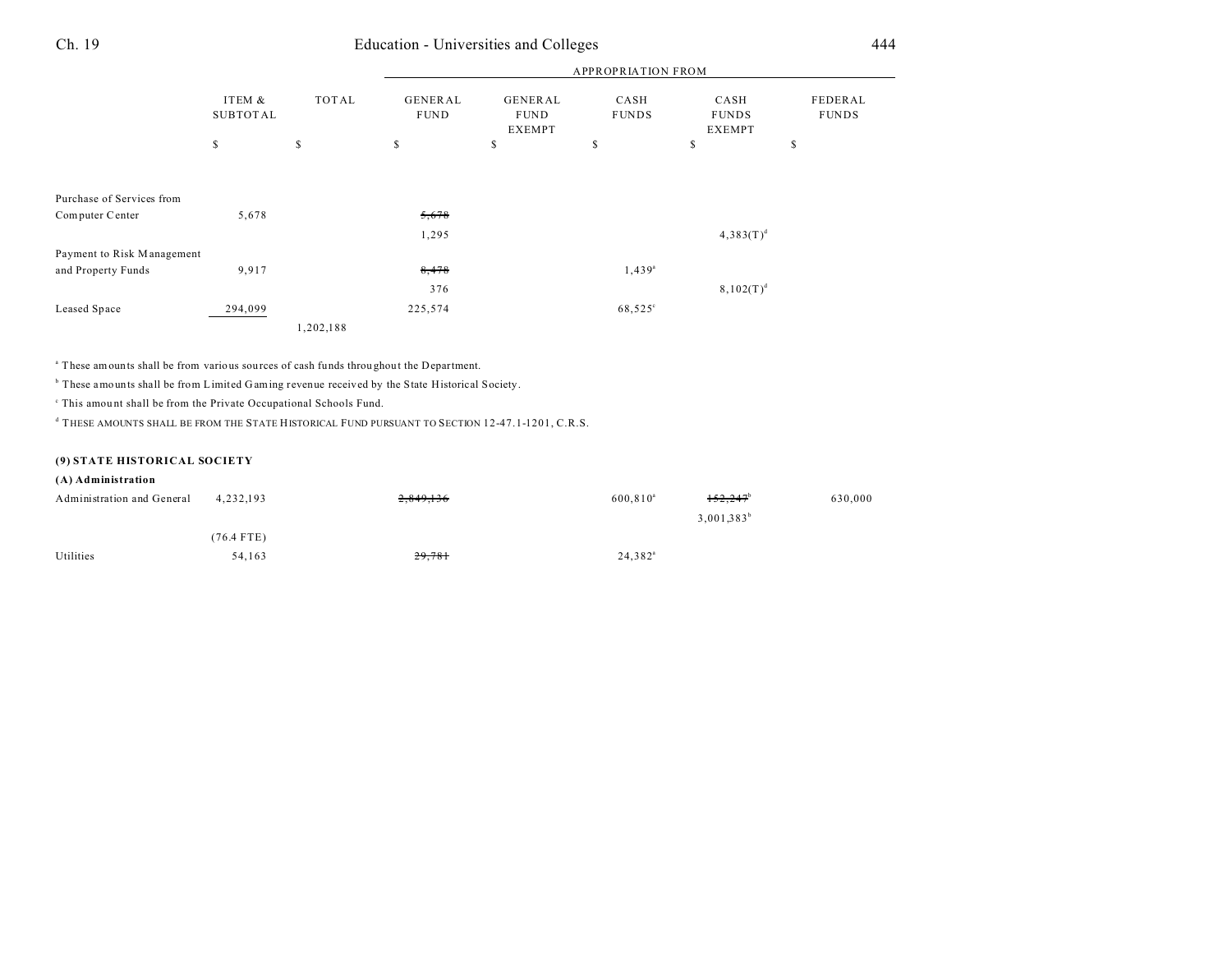#### $29,781(T)^c$

| Cumbres and Toltec Railroad |           |        |         |
|-----------------------------|-----------|--------|---------|
| Commission                  | 10,000    | 10,000 |         |
| Certified Local Government  |           |        |         |
| Program                     | 100,000   |        | 100,000 |
|                             | 4,396,356 |        |         |

a These amounts shall be from museum admission fees, user cha rges, a nd other sources of ca sh funds.

<sup>b</sup> Of this amount, \$2,849,136 (T)SHALL BE FROM THE STATE HISTORICAL FUND PURSUANT TO SECTION 12-47.1-1201, C.R.S., \$107,247(T) shall be from indirect cost recoveries within the agency and \$4 5,0 00 shall be from various sou rces of cash funds exempt.

c THIS AMOUNT SHALL BE FROM THE STATE HISTORICAL FUND PURSUANT TO SECTION 12-47.1-1201, C.R.S.

#### **(B) Sponsored Programs**

| Program Costs | 290,000     | $20,000(T)^{a}$ | $50,000^{\rm b}$ | 220,000 |
|---------------|-------------|-----------------|------------------|---------|
|               | $(2.5$ FTE) |                 |                  |         |

<sup>a</sup> This amount shall be from a contract with the Division of Wildlife in the Department of Natural Resources.

<sup>b</sup> This amount shall be from donations and gifts.

### **(C) Auxiliary Programs**

| Program Costs | 1,402,625  | $1.150.000^{\circ}$ | $252,625^{\circ}$ |
|---------------|------------|---------------------|-------------------|
|               | (14.5 FTE) |                     |                   |

<sup>a</sup> This amount shall be from museum shop sales, microphoto services, public education programs, membership and publication services, traveling exhibits, rentals, and special event fees.

<sup>b</sup> This amount shall be from donations and gifts.

Ch. 19 Education - Universities and Colleges 445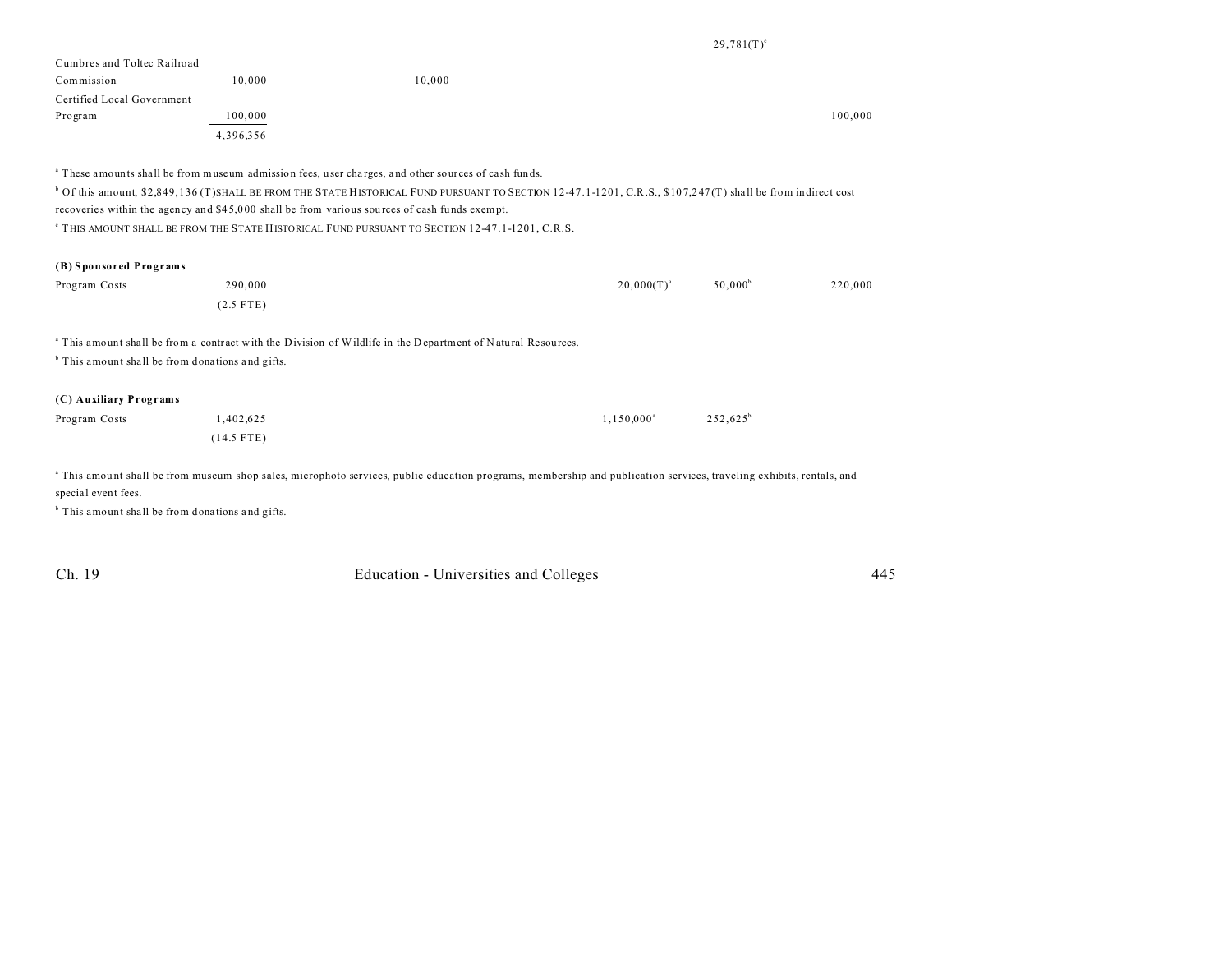| Ch. 19                                                                                                                           | Education - Universities and Colleges |                 |                                |                                                |                            |                                       | 446                     |
|----------------------------------------------------------------------------------------------------------------------------------|---------------------------------------|-----------------|--------------------------------|------------------------------------------------|----------------------------|---------------------------------------|-------------------------|
|                                                                                                                                  |                                       |                 |                                |                                                | <b>APPROPRIATION FROM</b>  |                                       |                         |
|                                                                                                                                  | ITEM &<br><b>SUBTOTAL</b>             | <b>TOTAL</b>    | <b>GENERAL</b><br>${\tt FUND}$ | <b>GENERAL</b><br><b>FUND</b><br><b>EXEMPT</b> | CASH<br><b>FUNDS</b>       | CASH<br><b>FUNDS</b><br><b>EXEMPT</b> | FEDERAL<br><b>FUNDS</b> |
|                                                                                                                                  | $\mathbb{S}$                          | $\mathbb{S}$    | \$                             | $\mathbb{S}$                                   | \$                         | \$                                    | \$                      |
| (D) Gaming Revenue                                                                                                               |                                       |                 |                                |                                                |                            |                                       |                         |
| Historic Preservation for                                                                                                        |                                       |                 |                                |                                                |                            |                                       |                         |
| Gaming Cities                                                                                                                    | 5,436,135                             |                 |                                |                                                |                            |                                       |                         |
| Historic Preservation Grant                                                                                                      |                                       |                 |                                |                                                |                            |                                       |                         |
| Program                                                                                                                          | 21,744,538                            |                 |                                |                                                |                            |                                       |                         |
|                                                                                                                                  | $(13.0$ FTE)                          |                 |                                |                                                |                            |                                       |                         |
|                                                                                                                                  | 27,180,673                            |                 |                                |                                                |                            | $27,180,673(T)^{a}$                   |                         |
| <sup>a</sup> This amount shall be from the Department of Revenue, Division of Gaming, and is dedicated to historic preservation. |                                       |                 |                                |                                                |                            |                                       |                         |
|                                                                                                                                  |                                       | 33,269,654      |                                |                                                |                            |                                       |                         |
| <b>TOTALS PART VI</b>                                                                                                            |                                       |                 |                                |                                                |                            |                                       |                         |
| (HIGHER EDUCATION) <sup>5, 6</sup>                                                                                               |                                       | \$1,625,761,674 |                                |                                                | \$721,408,270 <sup>a</sup> | \$87.008.845                          | \$19,473,708            |

\$794,599,126 \$90,280,570

<sup>a</sup> Of these amounts,  $\frac{676}{557,335}$  \$79,829,060 contains a (T) notation and \$2,000,000 contains an (L) notation.